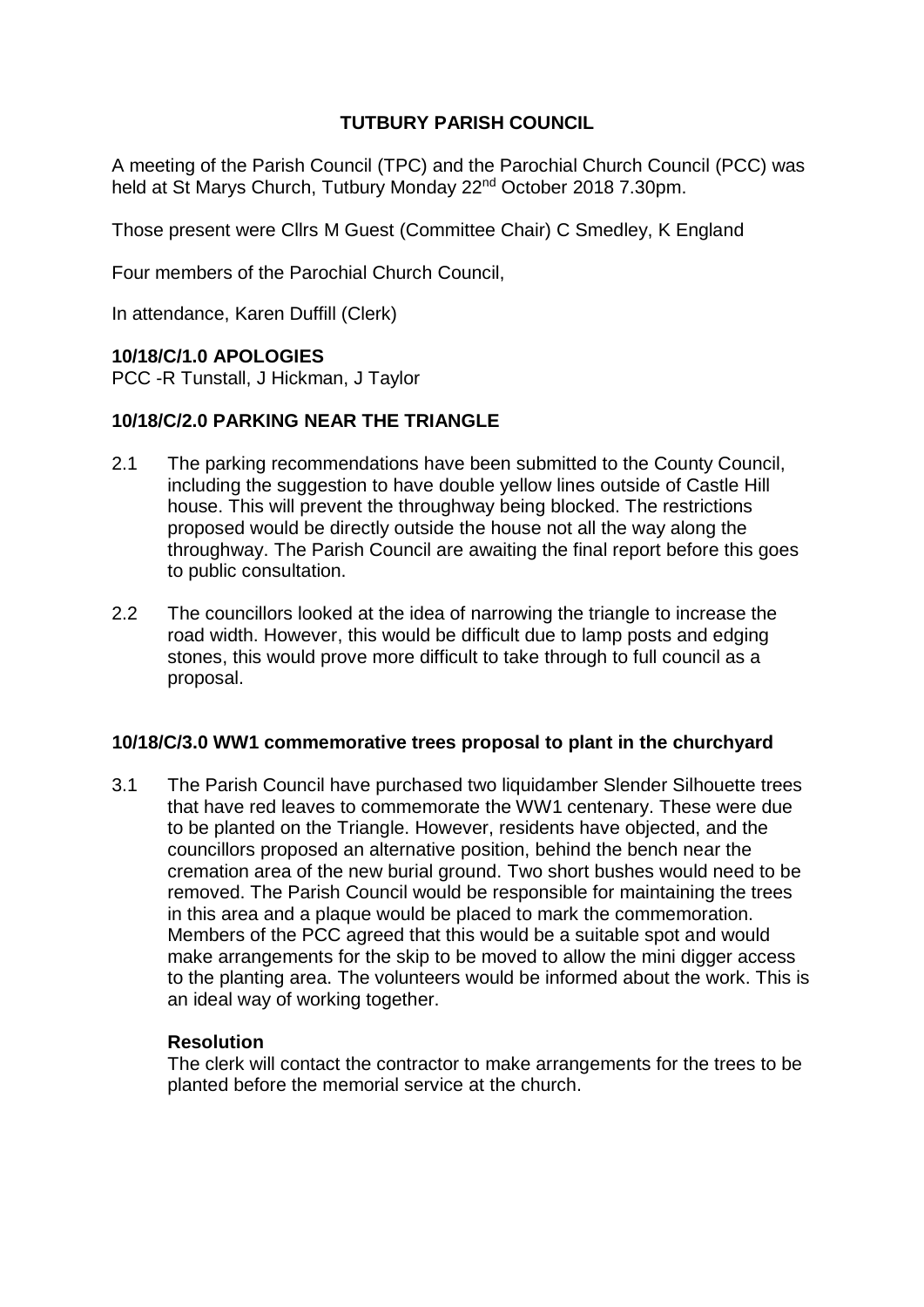# **07/18/C/4.0 Church Grill repair upda**

4.1 The Church drain grid has been replaced, the councillors have instructed the contractor to paint it with anti-slip paint. Concern has been raised about the leaves falling through it. The contractor has agreed to cover the grate with chicken wore to stop the drain filling up with leaves. The holes in the new grid are the same size as the old grid but are a different shape. **Resolution**

The clerk will request the contractor to wrap chicken wire around the grid, to prevent debris collecting in the drain.

## **10/18/C/5.0 WW1 commemoration update and Remembrance service**

- 5.1 Eight seats have been requested for the council at the remembrance service. Badges to identify the council members will be worn.
- **5.2** The restored church bier will be in the churchyard with a flag over some boxes to depict a coffin for the service. Normal arrangements for the parade are in place.
- 5.2 The Tommy figures are starting to be placed in the village the one in the church is already in place and look effective. The plastic poppy cascade by the scouts should be in place before the fundraising concert on Sat 3<sup>rd</sup> Nov.
- 5.3 The beacon will be lit at the Castle at 7pm on the 11<sup>th</sup> Nov. Soup and rolls will be served from 6pm for friends and families of the soldiers. A soldier dressed in WW1 uniform will also be standing on the path up to the castle.

## **07/18/C/6.0 Parochial Church Matters**

6.1 The flag pole on top of the tower is too dangerous to change the flags now. A new flag pole will need to be purchased when the flag is to be changed. Only a contractor will be able to access the flag. Cllrs thought about siting a flag pole on the triangle or alternative a flag pole could be placed elsewhere in the churchyard.

6.2 The faculty permission has been granted to lower the church steps at the entrance to the church to allow disabled and pushchair access. The PCC will now start fundraising to raise the £45k required to do the work. Due to recent legislation advice from the national association of local councils, the parish council's ability to contribute to projects related to church buildings is not straight forward. It is not clear if the section 137 of the local government act overrides the 1894 act, so NALC have advised against funding. However, the Church council have provided contrary evidence. Therefore, grant funding from the parish council for this project would be contentious.

- 6.3 The PCC are applying for a faculty to improve the lighting around the churchyard particularly to upplight the church.
- 6.4 The PCC and are looking to move a water tap in the churchyard as the current one has decayed
- 6.5 Care for a square has been a successful initiative where parishioners can look after a piece of the churchyard and plant things and tend for it. There are